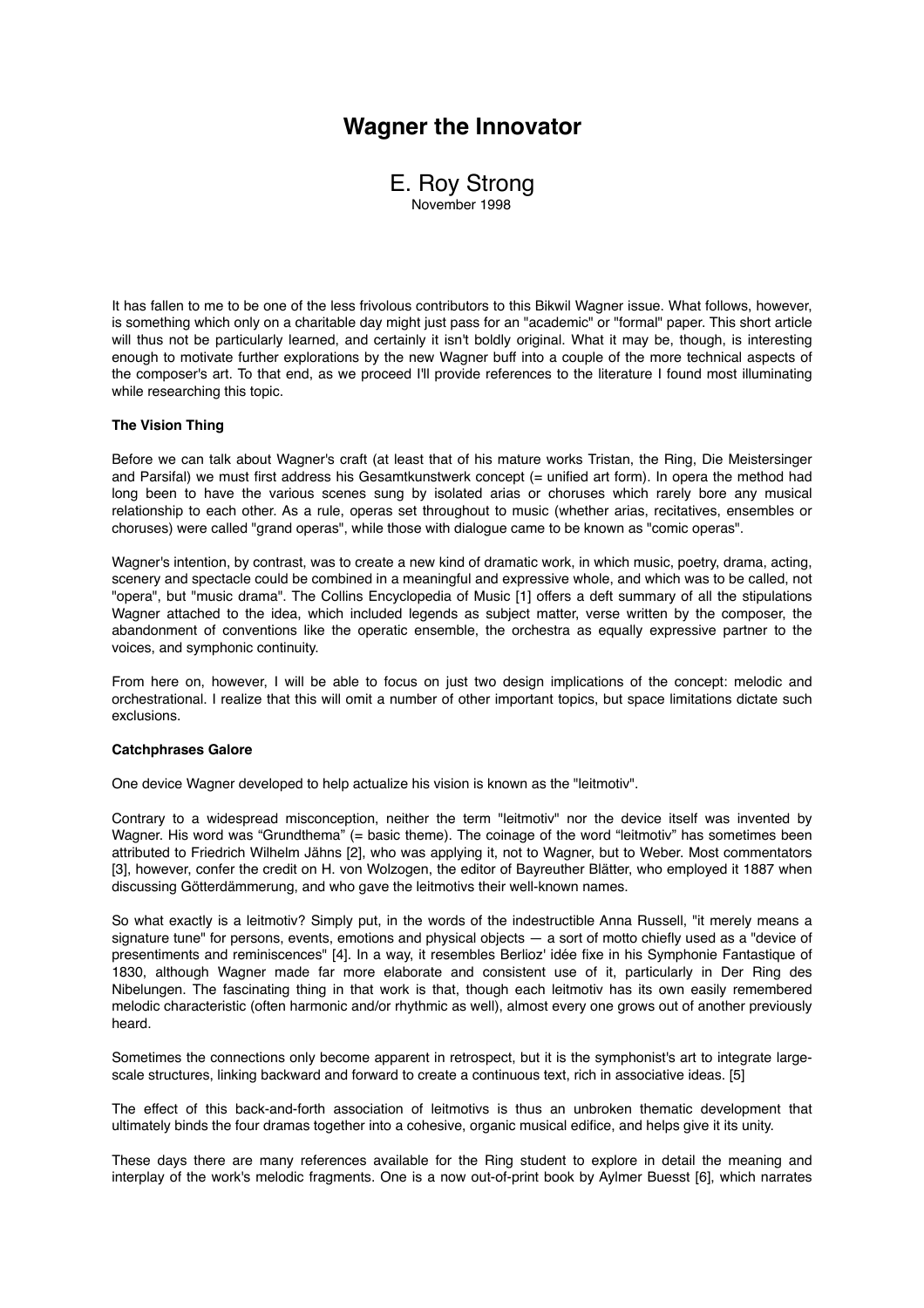the full plot of the tetralogy, at the same time naming, numbering and notating each leitmotiv, original or derived, as it appears. Another is the magnificent Ring Disc CD-Rom, which allows you to search by leitmotiv, then hear it in context.

For my money the most useful resource, however, is the recording made by Deryck Cooke [7] as part of the Decca re-release as an integrated set of its world's-first complete Ring recording. Cooke's masterly explanation consists of commentary and nearly 200 examples extracted from the Decca recordings, plus a printed version of both, the leitmotiv examples in musical notation.

The advantage here, of course, is that you can look and listen at the same time. The only possible question arising is this: is the Cooke recorded commentary available separately? I'm not sure, but then, doesn't everyone need a Solti/Vienna PO Ring anyway?

### **New Sounds for Old**

Coming now to the implications of the music drama concept for the use of the orchestra, I want to first clarify the acoustic importance of the design of the Bayreuth building itself. Modeling his auditorium on the sloping fan shape of an ancient amphitheatre, so that the lines of sight would be democratically favorable from all seats, Wagner did away with the private side boxes hitherto so valued by the European upper classes. Nor would he permit pillars or multi-storey galleries.

At the same time he had the orchestra repositioned from its customary place into a sunken area in front of and partly beneath the proscenium. Orchestra and audience were separated by a low wall, and the source of the opera's music was now essentially invisible to the spectators. In this respect the Bayreuth Festspielhaus has had an abiding influence on all musical theatres subsequently built, with most theatre-goers today, however, blithely unaware that the orchestra pit they take for granted was Richard Wagner's invention.

In addition, the hall was built entirely of timber. Gottfried Semper, Wagner's architect, believed wood to be the best possible building material for acoustic purposes.

Musicians of the day loved the sound properties of the theatre, as the following observation attests:

In this hall brass is transformed into gold. [8]

Acoustically, then, Bayreuth in 1876 offered a completely new experience. Yet these innovations were not purely for the purpose of better listening, but all arose rather from the Gesamtkunstwerk objective. Wagner, in characteristic language, actually called the space between the front row seats and the stage action the "mystic abyss",

. . . because it is intended to separate reality from idealism . . . [it] has the effect of producing . . . [the perception] that the figures in the scene appear to be of enlarged, superhuman dimensions. [9]

As important to Wagner as that larger-than-life impression was the advantage that the pit prevented the distractions caused by

. . . the mechanical movements attendant on the musicians' and their conductor's performance . . . [distractions to be avoided] almost as carefully as the strings, ropes, and boards of the scenery, which, when viewed from the wings, have a notoriously destructive effect on any illusion. [10]

So far, so good — a place for the musicians and the musicians in their place. But Wagner's theatrical innovations were matched — surpassed — by his skill as an orchestrator, and that is what we now turn our attention to. Indeed, for countless listeners his unwieldy political, philosophical and quasi-religious ideas as realised in his opera house design are of little import; what they hear clearest and love most is the sound of the orchestral writing.

It was not for nothing that he never tired of claiming his musical descent from Beethoven rather than from such operatic composers as Gluck, Mozart and Weber. For in Beethoven's symphonies Wagner saw the expression of poetic and dramatic ideas; and since this was precisely his aim in the music-drama, he took the decisive step of applying Beethoven's symphonic technique to the medium of opera. [11]

In other words, his grand conception demanded a symphonic approach rather than a traditional operatic one, and with it a greatly enlarged orchestra. In this he was undoubtedly assisted by current improvements in instrument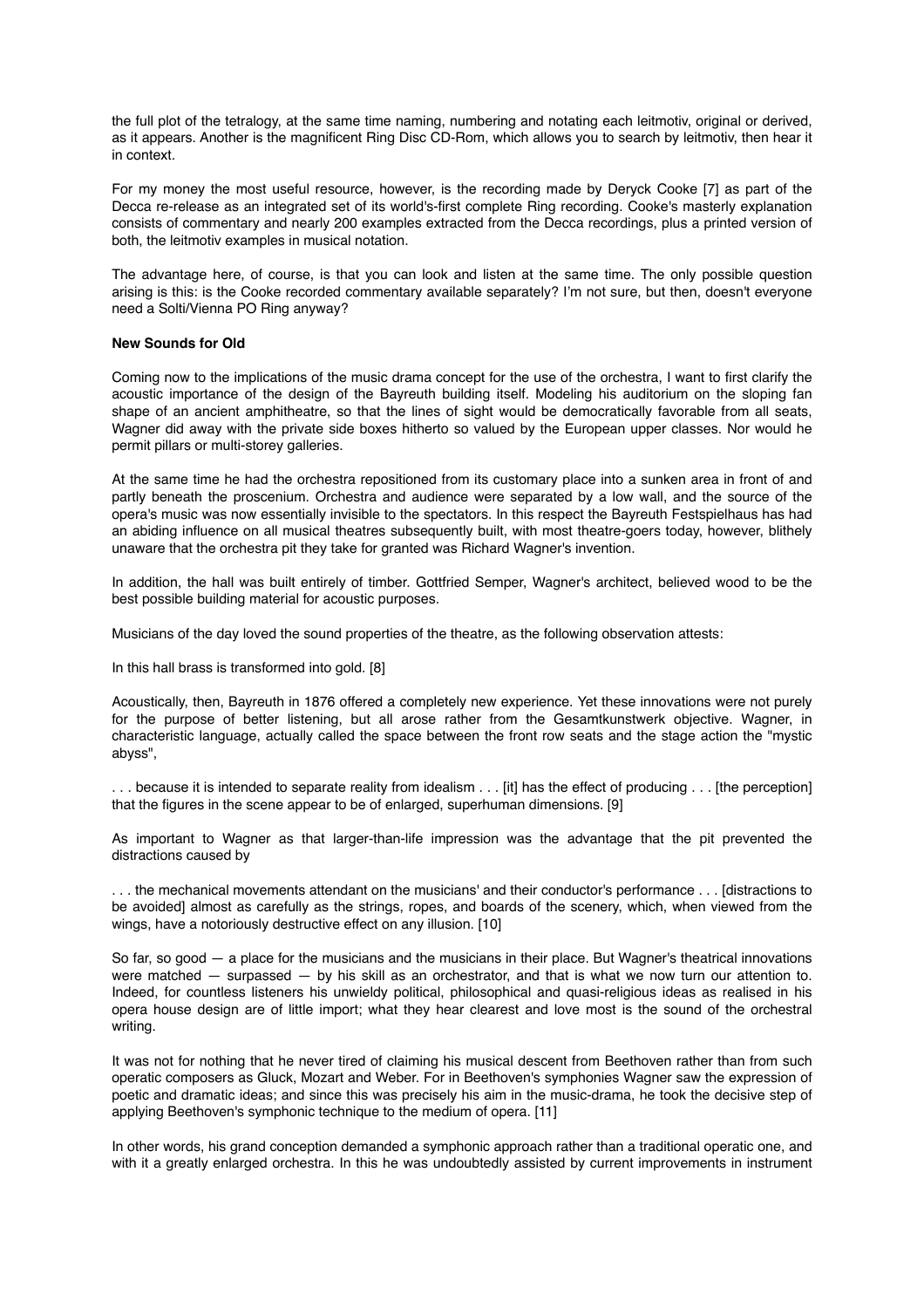design and construction (e.g. horns, trumpets and tubas with valves), and in fact wrote specifications for several of them.

What follows are some relevant quotations from writings on Wagner's inventive orchestral dexterity.

Millington points out that, during the last two centuries,

. . . composers have drawn more specifically on tone-color to articulate the language of emotion. Wagner participated in this process by exploiting timbres of instruments, both in families and individually. To some of the less familiar instruments  $-$  the bass clarinet and bass tuba, for example  $-$  he gave a respectability that has remained with them ever since. He even invented, for The Ring, an instrument to bridge the gap in tonal color between the horns and trombones. The "Wagner tuba" [not a tuba really, more a horn-saxhorn hybrid] is played by each of four extra horn players who alternate between the two instruments, and gives a sombre dignity to such passages as the announcement of the Valhalla motif. [12]

Paul Grabbe says:

Where previously three harps had been considered ample, he called for six; instead of the traditional four horns, he wanted eight. Eventually he wound up with a body of 112 players capable of thunderous sound effects. [13]

### According to David Boyden,

Wagner's orchestra was an instrument of fabulous power, and he was its absolute master. . . [In his hands] the orchestra had become complete in all divisions. The number of instruments had been vastly increased, the woodwinds greatly improved, and the brass made chromatic by the addition of valves. The Ring requires a complete family of tubas, eight horns, three trumpets, bass trumpet, and four trombones, including a contrabass trombone. Comparable expansion had taken place in the rest of the orchestra. The whole orchestra could furnish some seventeen choirs and about one hundred voice parts! [14]

Just as important as Wagner's use of new instruments and his expansion of the sheer size of the orchestra is the way he refrained from assailing our ears continuously with fortissimo tutti passages. Yes, I know everyone thinks of his music as deafening, and admittedly when it is loud there's nothing more incandescently exciting. But it does not blast all the time.

. . . the use that Wagner made of this potential volume was as skillful as it was new. For instance, instead of swelling or decreasing volume with the whole orchestra, he wove a complicated pattern of alternating crescendos and diminuendos by individual instruments. He also introduced tiny melodic fragments intended not so much to be heard separately as to add greater richness to the tonal texture. In his climaxes he made the violins move in an intricate network of figuration around the blaring brasses which he did not hesitate to use in unison. [15]

Evans and Carner [16] describe Wagner's orchestral style as "multi-coloured and immensely flexible", while Boyden [17] notes:

With such variety and range of pitch and dynamics, magical effects related to the situation could be produced almost entirely by orchestral means. As in all great orchestrators, Wagner's demands from the orchestra were directly related to the orchestral effects he wished to create. No one before or since has created such effects of brilliant light (Lohengrin) or dark cavernous sounds (The Ring). The opulence and variety of his instrumental colors are surely the most extraordinary in opera.

Perhaps the definitive discussion of Wagner's instrumentation and orchestration is to be found in Adam Carse's book. In this Carse devotes 14 pages to the topic, and it is well worth study for those interested in the aweinspiring sound of Wagner's orchestra. On the point of Wagner's brass, for example, Carse was one of the first to show clearly that "the secret of their irresistible power of penetration" [18] often lies in their use, not harmonized in open chords (as lesser composers might have done), but in majestic unison or octaves.

## **The Surface Merely Scratched**

So there you have it: leitmotivs and orchestra, just two of Wagner's new methods. None of this of course has touched on his concept of "endless melody", nor on the more outré sounds he demanded for The Ring, such as 18 tuned anvils, the thunder machine, a pair of off-stage steer-horns, the alp-horn . . . For some impressive photos in the latter domain, check out John Culshaw's book on the making of the Decca Ring. [19]